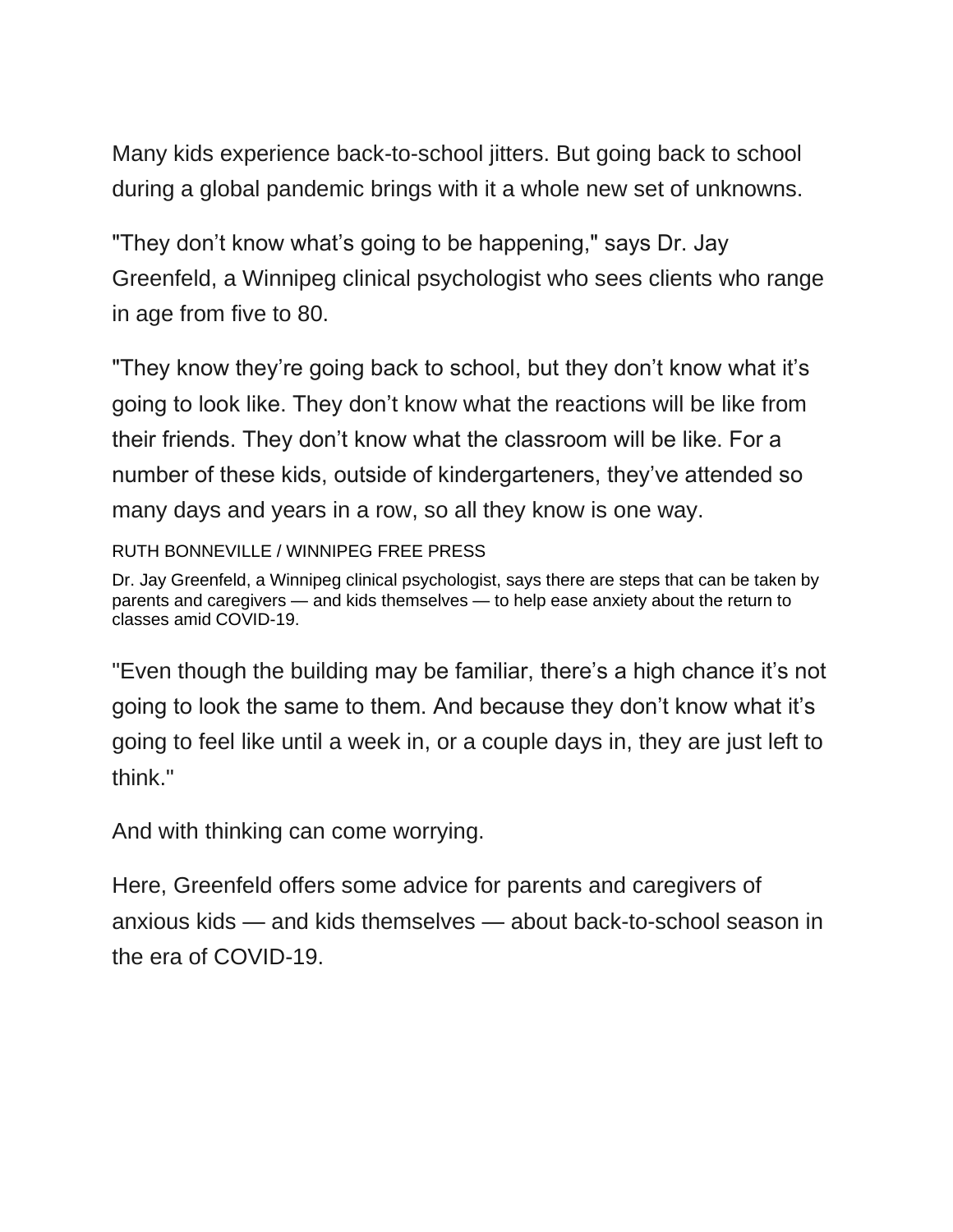## **Talking to younger kids**

When talking out anxious feelings about school with a younger child, Greenfeld says it's helpful to remind them that they are not alone and that they have support.

"Remind them that they have different parents for support, they have their teachers for support, they have friends," he says. "You can have them draw out a small circle and say, 'OK, tell me the five most important people in your life who you feel supported by.' Then they're identifying who these people are so that, when they need that support, they know who to go to."

Making a daily check-in plan can also help mitigate anxiety. "So, maybe it's at the end of each day, we're going to talk about what school was like, and at the beginning of the day, we're going to talk about what you're most excited about going to school," he says.

"What overrides the anxiety is 'This is what I'm looking forward to' as opposed to 'This is what I'm anxious about.'"

When it comes to persistent "what if" thoughts — especially worst-case worries about things we can't control — Greenfeld suggests reminding kids of times they have coped with challenges before.

"'What if school does go back to Zoom? Well, what happened when it went to Zoom in the spring? You survived and did OK.' That's strength building, and creates a sense of empowerment more than anxiety."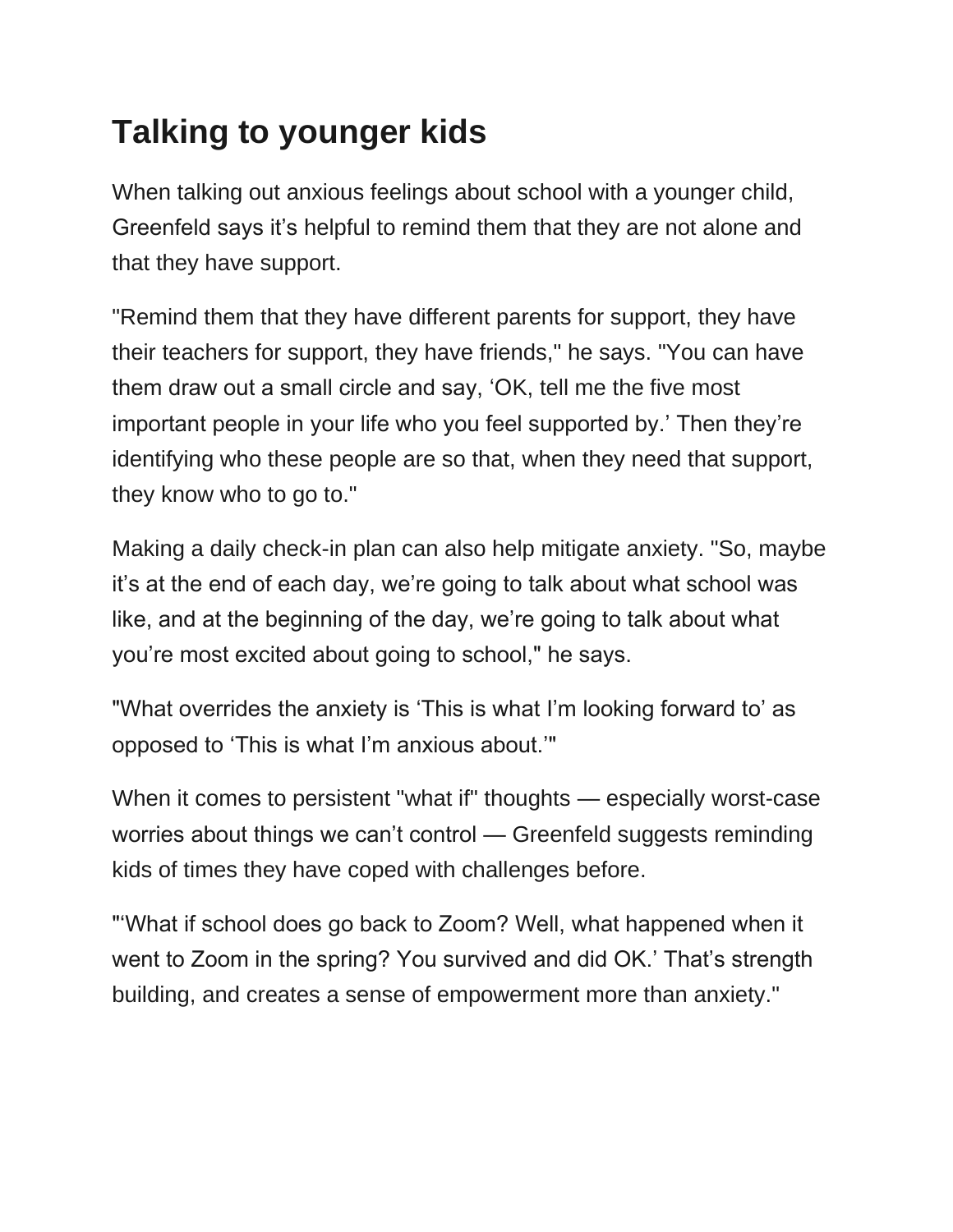For those kids struggling to adjust to changes — to schedules, to routines — it's also worth reminding them that different doesn't mean bad. "Different is just different."

*"You can have them draw out a small circle and say, 'OK, tell me the five most important people in your life who you feel supported by.' Then they're identifying who these people are so that, when they need that support, they know who to go to."*– Dr. Jay Greenfeld

Avoid giving kids timelines, such as 'This will end in March' or 'This will end in June.'

"You don't know that," Greenfeld says. "You don't want to give false promises. What you can do with timelines is, depending on how things are going, if we're still in this situation in a few months, then we'll set some new goals, or look at new adventures we can create at home." That way, kids have something to look forward to.

While sanitization measures are important during a pandemic, overemphasis may provoke more fear and anxiety around germs than vigilance. Instead, Greenfeld recommends empowering kids by asking them questions such as, "What are you going to do to keep yourself sanitized and clean? What are you going to do to keep yourself safe and socially distant when necessary?"

"So that the child answers that, as opposed to parents repeatedly talking at them," he says.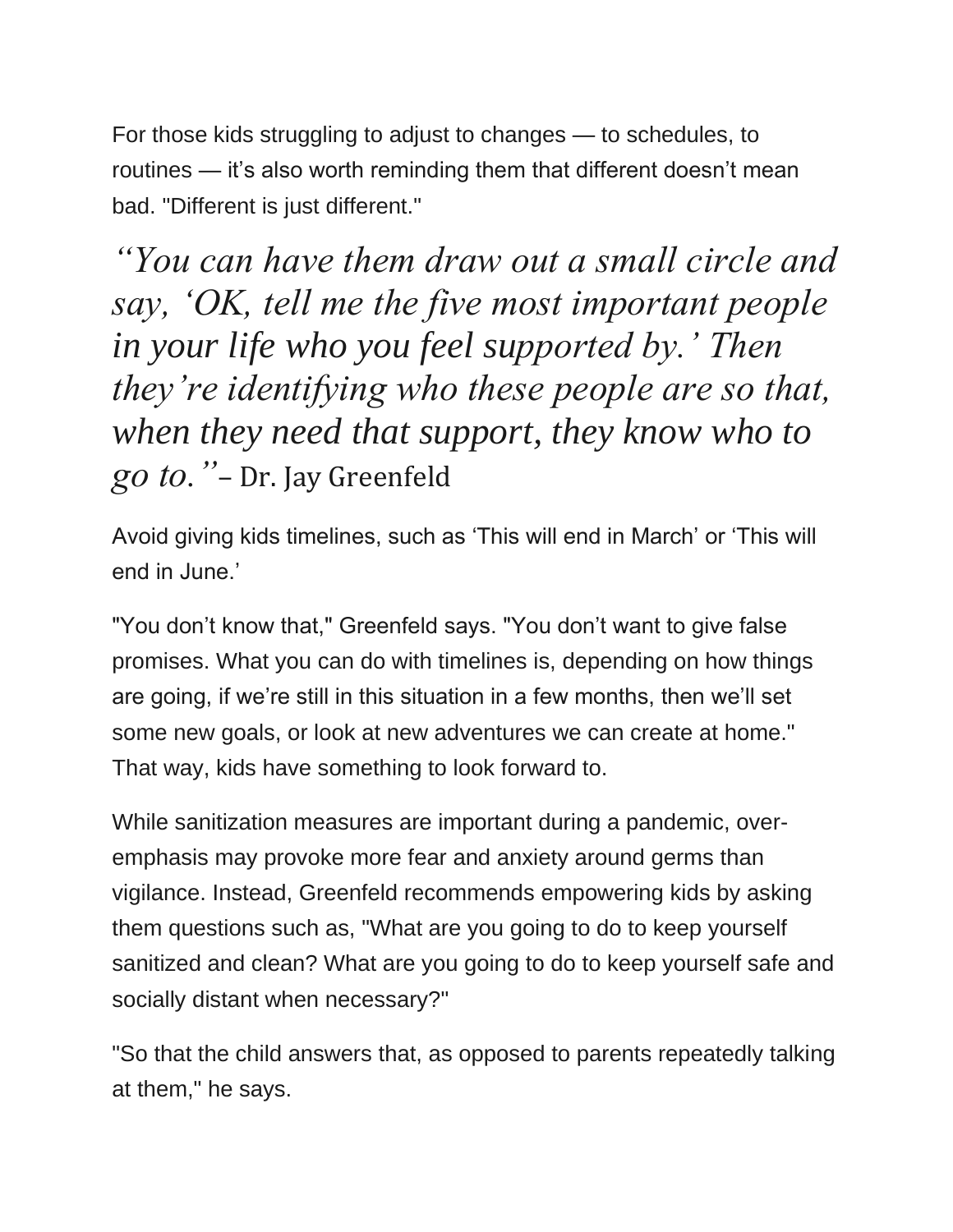It's also worth reminding kids that they have no power over what other kids do or don't do — and it's not their job to tell them.

"So it's really, 'I can't control what other people are going to do, all I can do is control is what I'm going to do, and I'm going to count to 20 when I wash my hands.'"

## **Talking to older kids**

For teenagers, Greenfeld recommends parents make sure older students are focused on their priorities — which, in this case, is school — and to ensure that they are respecting public health guidelines and are not taking the pandemic too lightly.

Talking to them about what's going on in other parts of the country and world is useful, as is talking about what they are seeing on social media.

It can also be helpful for parents or caregivers to share their own thoughts with their older children. "Make yourselves vulnerable and say, 'These are my worries and concerns.' A lot of times, these kids look at their parents and don't have any idea of their own challenges."

Avoid being too lenient, especially with respect to having friends over, for example. "We want things to be safe, respectful, and parents need to, realistically, establish rules," Greenfeld says.

And don't minimize their worries. "Just because they are older doesn't mean they are less anxious," he says. "They are just differently anxious."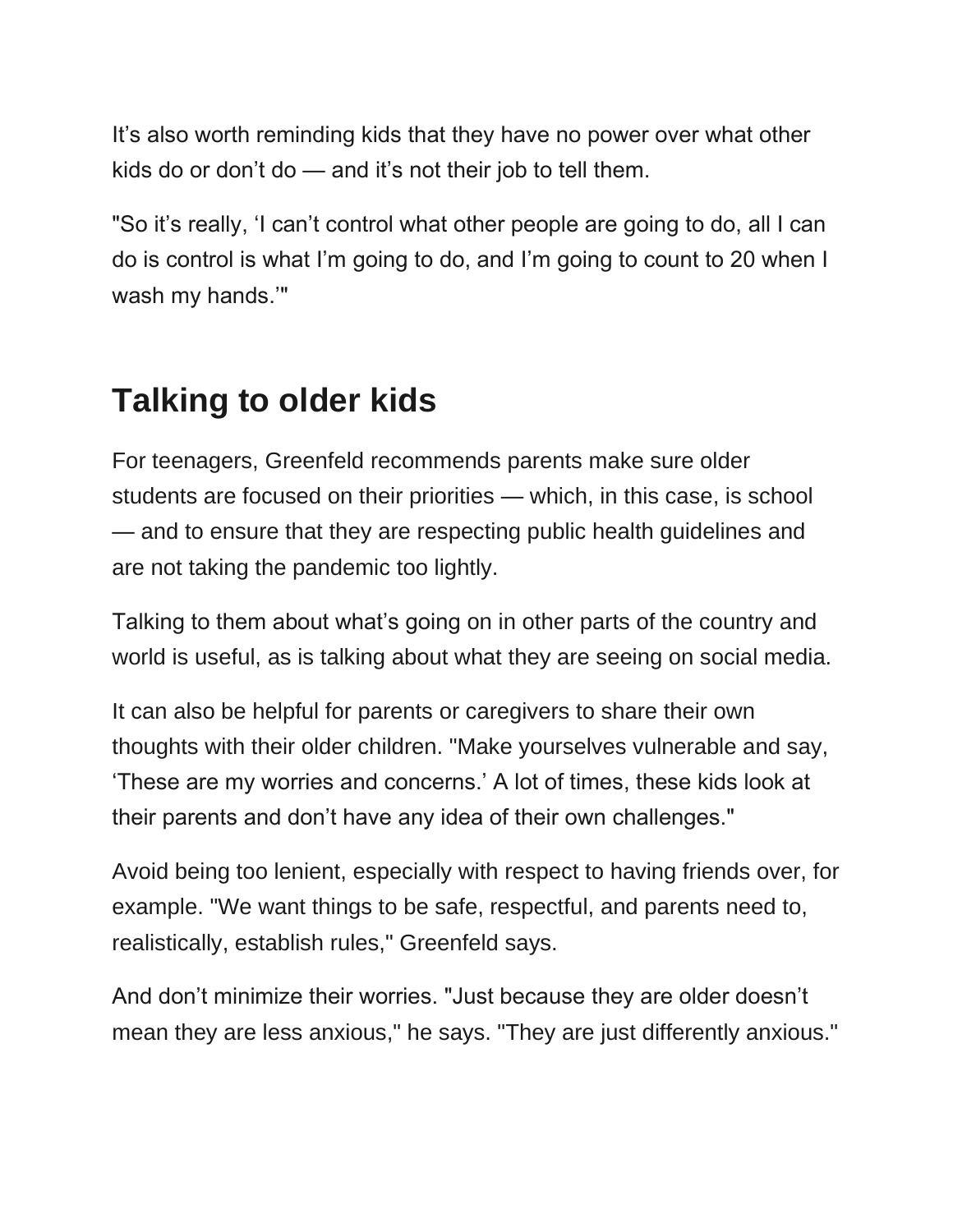## **Strategies and tools for everyone**

With so much we have no control over, it's helpful to focus on what we can control — chiefly, our perspectives.

"The way in which we think can control a lot of our feelings," Greenfeld says. "So if we start to talk to our friends about certain opinions we have or certain things we think — 'school's gonna be like this,' 'school's gonna be like that' — when you talk about it enough and think about it enough, you start to believe that's actually reality."

That's where a shift in perspective can come in.

"So it's saying, 'School's going to look different, and I'm worried about that, but at least I'm going.' 'School is going to look different, and it's not going to be as easy — maybe I can't hug my friends, and maybe I can't have recess or do gym the same way, but I'm still in school and seeing my friends.'"

RUTH BONNEVILLE / WINNIPEG FREE PRESS

Dr. Greenfeld says for those kids struggling to adjust to changes — to schedules, to routines it's also worth reminding them that different doesn't mean bad.

Different kids will have different concerns. Some might be worried about contracting COVID-19, others might be worried about increased restrictions.

"The reason for their anxiety can vary, but the response, in terms of strategies, can be something as imperative as mindfulness-type work: breathing, mindfulness meditation, and really engaging in regular meditation and relaxation training two or three times a day," Greenfeld says.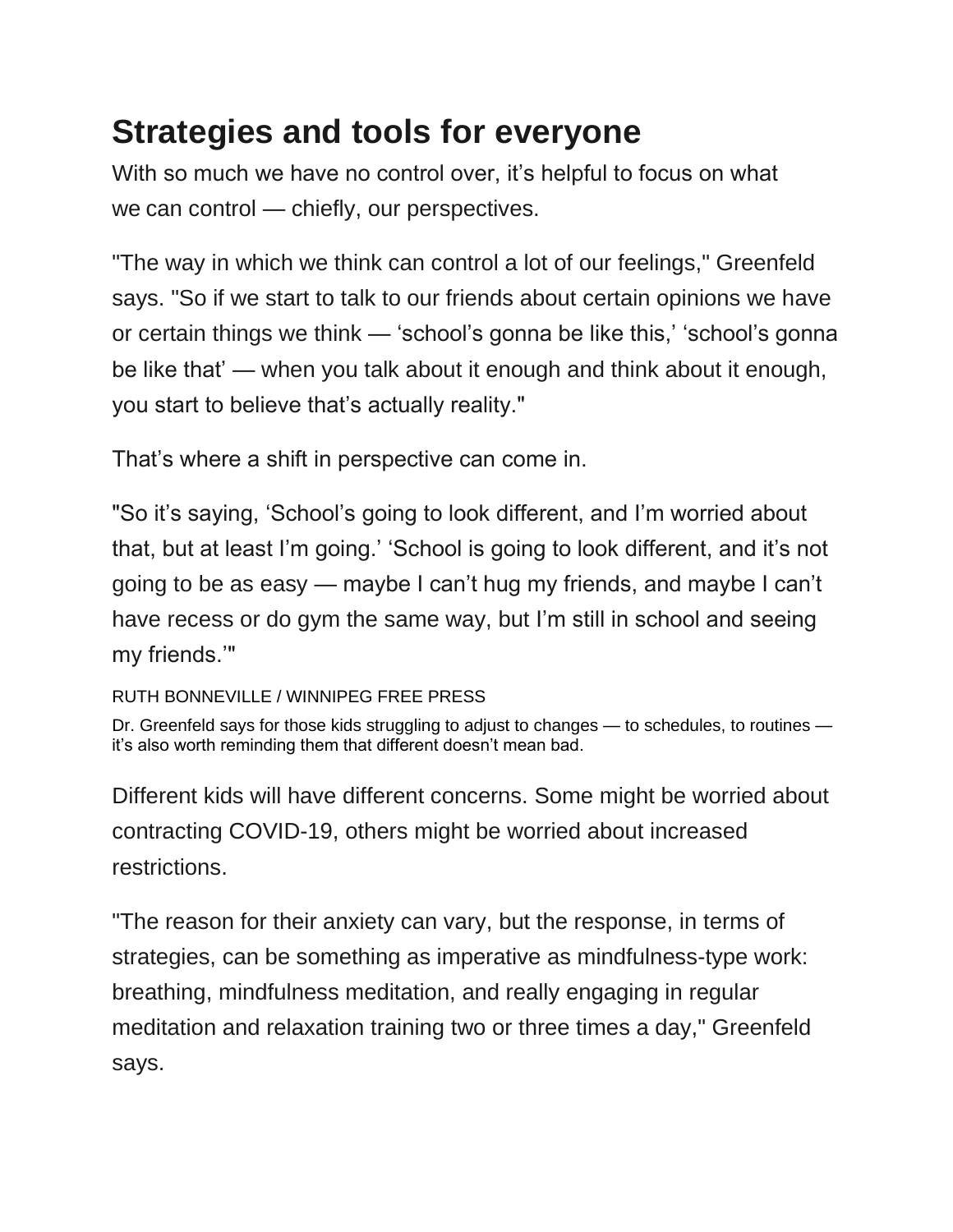'Relaxation,' here, doesn't mean lying down and taking a nap. "It's more about what's referred to as four-count breathing, to settle the physiology of your brain and body," he says. "If you can regulate your breathing, you're going to feel more relaxed. And if you feel more relaxed, your thoughts are likely going to be clearer."

Greenfeld points out that kids returning to school may not have the same level of physical activity owing to changes to gym class, recess, and extracurriculars. "That means getting some type of regular exercise is going to be that much more important."

Recording thoughts in a journal can also be a useful tool. "It's not out of the question for them to reflect on their thoughts, write out their thoughts," Greenfeld says. "Write them out so they can see what they are saying to themselves, and then challenge those thoughts. Challenge the accuracy, challenge whether they are rational.

"The reality is, it doesn't matter if a child is seven, or 17, they can all benefit from doing these things."

*"The reason for their anxiety can vary, but the response, in terms of strategies, can be something as imperative as mindfulness–type work: breathing, mindfulness meditation, and really engaging in regular meditation and relaxation training two or three times a day."*– Dr. Jay Greenfeld